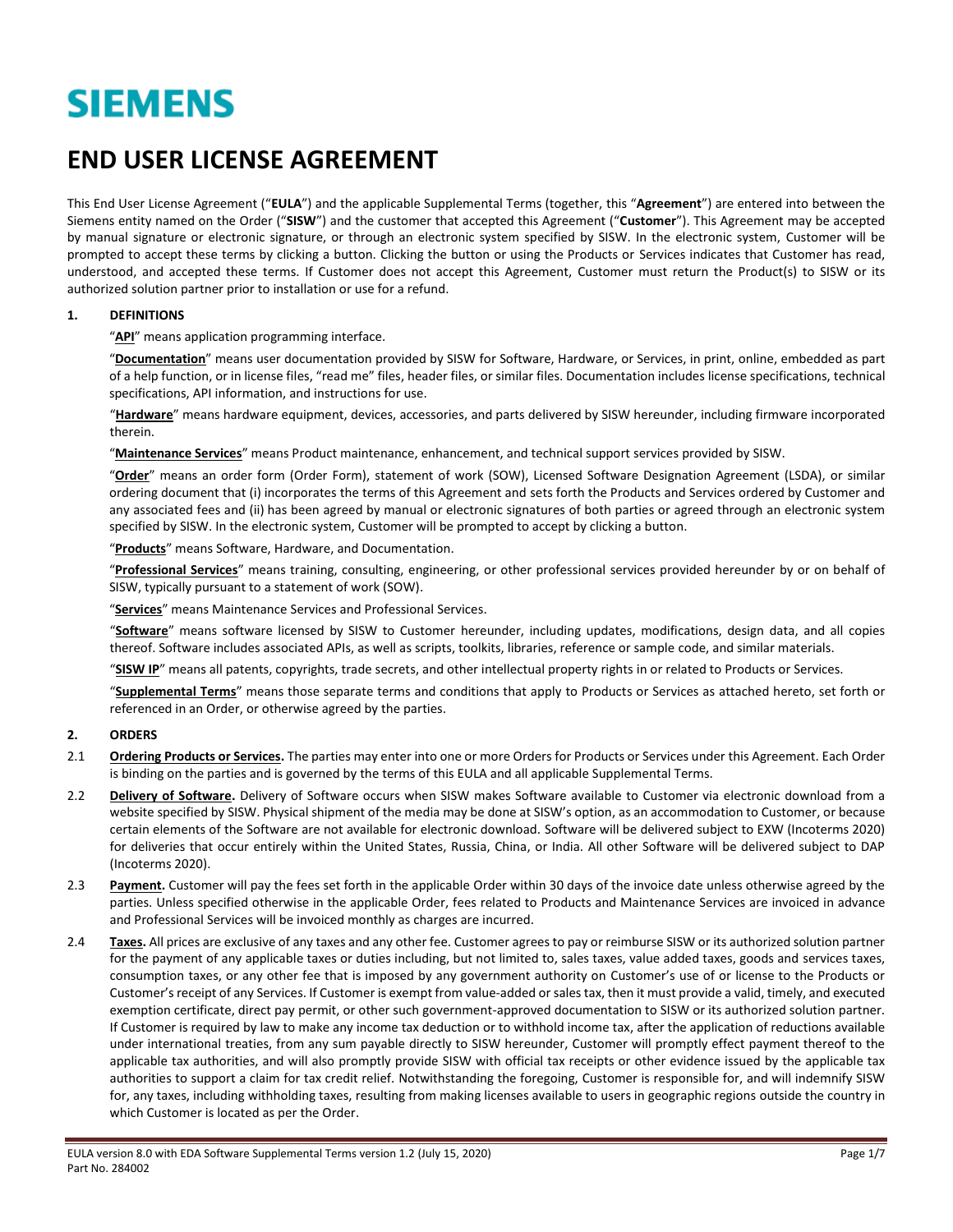#### <span id="page-1-0"></span>**3. SOFTWARE LICENSE AND PRODUCT MAINTENANCE SERVICES TERMS**

#### 3.1 **License Grant and Conditions.**

- (a) License Grant. SISW grants Customer a nonexclusive, nontransferable, limited license to install and use Software and related Documentation for Customer's internal business purposes for the time period specified in the Order, and subject to the applicable Supplemental Terms. Software is provided in object code form only, unless otherwise specified in this Agreement. Software is the trade secret of SISW or its licensors. Customer may copy Software only as required to support the authorized use. Each copy must include all notices and legends embedded in Software and affixed to its medium or container as received from SISW. SISW or its licensors retain title to and ownership of Software and SISW IP. SISW reserves all rights in Products and SISW IP not expressly granted herein.
- (b) License Compliance. SISW reserves the right to embed a reporting mechanism in Software to determine unauthorized use of licenses. The mechanism does not transmit technical or business data that Customer processes with Software.
- (c) Third-Party and Open Source Software. Products may contain third-party technology, including open source software ("**Third-Party Technology**"). Third-Party Technology may be licensed by third parties under separate terms ("**Third-Party Terms**"). Third-Party terms are specified in the Documentation and control solely with respect to Third-Party Technology. If Third-Party Terms require SISW to furnish Third-Party Technology in source code form, SISW will provide it upon written request and payment of any shipping charges.
- 3.2 **Maintenance Services Terms.** Maintenance Services are governed by the terms found at <https://www.plm.automation.siemens.com/global/en/legal/online-terms/mes/index.html> and are incorporated herein by reference.

#### 3.3 **Customer Responsibilities.**

- (a) Transfer and Remarketing of Software. Unless otherwise provided in this Agreement or required to be permitted by applicable law, Customer will not cause or permit the transfer, loan, lease, publication, or use of Software to or for the benefit of any third party without the prior written consent of SISW.
- (b) Reverse Engineering, Modification, Use of APIs. Customer will not reverse engineer, decompile, or otherwise attempt to discover the source code of Software. Customer will use Software provided in source code form only to modify or enhance Software for its authorized use. Customer will not otherwise modify, adapt, or merge Software. Customer will not subject Software to any open source software license that conflicts with this Agreement or that does not otherwise apply to such Software. Customer will not use Software for the purpose of developing or enhancing any product that is competitive with Software. Customer will only use APIs identified as published in the Documentation and only as described therein to support the authorized use of Software. The restrictions set out in this Section do not apply to the extent they conflict with mandatory applicable law.
- (c) Third Party Hosting of Software; Indemnity. Customer may only engage a third party to host Software ("**Provider**") with SISW's prior written consent. SISW may require a separate written agreement as a condition to such consent. Software hosted by a Provider must remain under Customer's sole control at all times, unless management and operation of Software by the Provider is explicitly approved by SISW, in which case Customer will ensure that the Provider manages and operates Software in conformance with this Agreement and solely for Customer'sinternal business purposes as permitted herein. If Customer becomes aware of any actual or suspected unauthorized use or disclosure of Software, Customer shall immediately terminate Provider's access to Software. A breach of this Agreement caused by a Provider will constitute a breach by Customer. Customer will indemnify and hold SISW and its affiliates harmless from all claims, damages, fines, and costs (including attorney's fees and expenses) arising in connection with Customer's use of the Provider's services. Customer will notify SISW if the Provider or its relevant business comes under the control of a third party, in which case SISW may withdraw its prior consent.
- (d) Security. Customer is responsible for the security of Customer's systems and data, including Products on Customer's systems. Customer will take commercially reasonable steps to exclude malware, viruses, spyware, and Trojans.
- (e) Third-Party Claims. Customer acknowledges that SISW does not control Customer's processes or the creation, validation, sale, or use of Customer's products. SISW will not be liable for any claim or demand made against Customer by any third party, except for SISW's obligations to indemnify Customer against infringement claims as expressly set forth herein.
- (f) Responsibility for Users. Customer is liable for a breach of this Agreement by any user of the Products or Services.
- (g) Host Identifier. Customer will provide SISW with sufficient information, including the host identifier for each workstation or server upon which the license management portion of Software will be installed, for SISW to generate a license file enabling Software access per the scope of the licenses granted under each Order.
- (h) Audit. Customer will at all times maintain records identifying Software, the location of each copy thereof, and the location and identity of workstations and servers on which Software is installed. SISW may, during regular business hours and upon reasonable advance notice, conduct an audit of Customer's compliance with this Agreement. Customer will permit SISW or its authorized agents to access facilities, workstations, and servers and take all commercially reasonable actions to assist SISW in determining compliance with this Agreement. SISW and its agents will comply with reasonable security regulations while on Customer's premises.

#### **4. WARRANTIES AND DISCLAIMERS**

4.1 **Defects.** SISW warrants that, for a period of 90 days following the date Software is initially made available to Customer under an Order, it will provide the material features and functions described in the Documentation. The foregoing warranty excludes (i) Software provided at no charge, (ii) Software provided upon re-mix, (iii) Software that is designated as retired or not generally supported as of the date of the Order, and (iv) deliveries governed by the Maintenance Services terms. SISW's entire liability and Customer's exclusive remedy for a breach of this warranty will be, at SISW's option, to correct or work around errors, or replace defective Software or refund license fees paid for defective Software returned by Customer.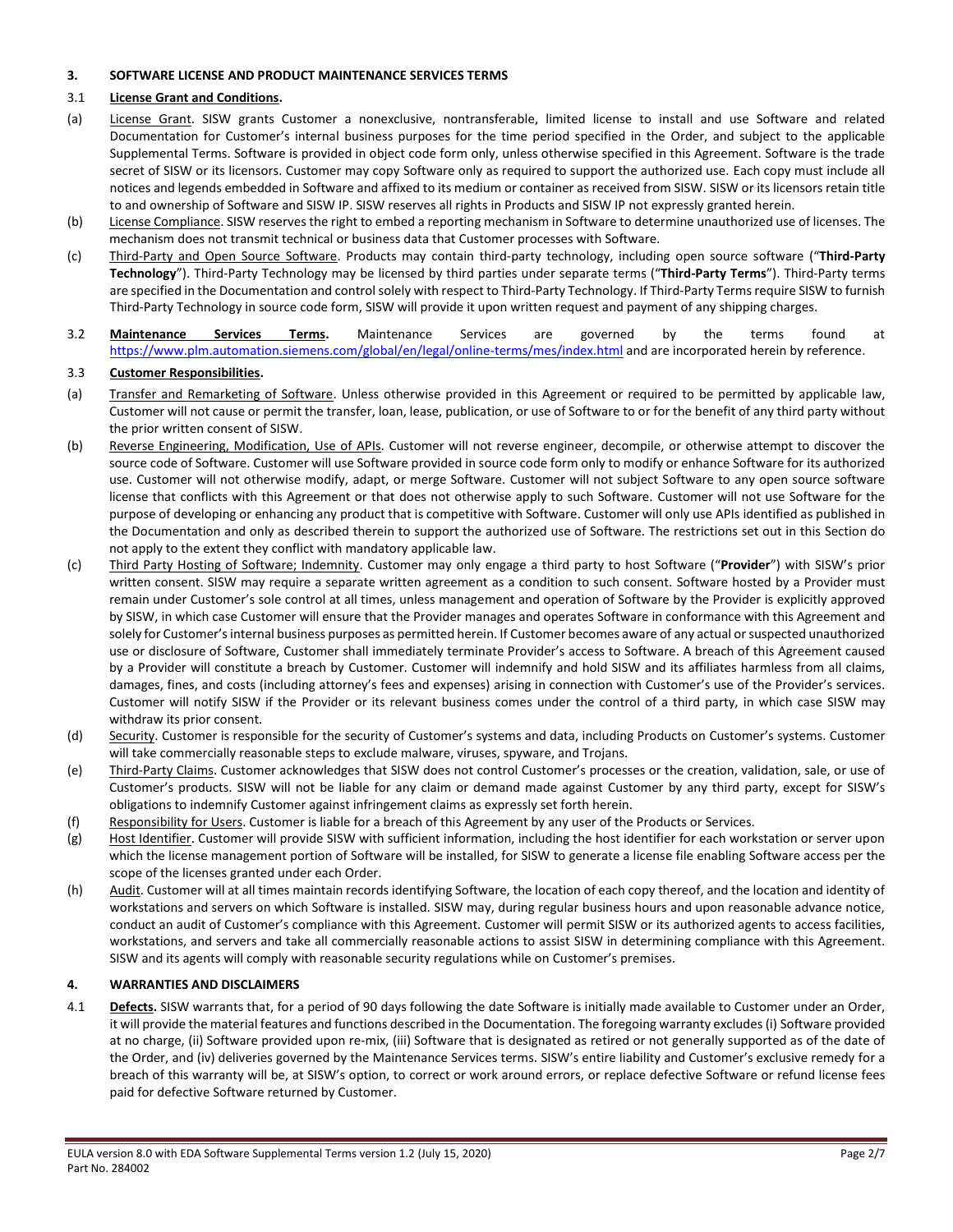<span id="page-2-3"></span>4.2 **Disclaimer.** SISW MAKES NO WARRANTIES EXCEPT FOR THE EXPRESS LIMITED WARRANTIES PROVIDED IN THIS AGREEMENT. REPRESENTATIONS ABOUT PRODUCTS, FUNCTIONALITY, OR SERVICES IN ANY COMMUNICATION WITH CUSTOMER CONSTITUTE TECHNICAL INFORMATION, NOT A WARRANTY OR GUARANTEE. SISW DISCLAIMS ALL OTHER WARRANTIES INCLUDING, WITHOUT LIMITATION, THE IMPLIED WARRANTIES OF MERCHANTABILITY, AND FITNESS FOR A PARTICULAR PURPOSE. SISW DOES NOT WARRANT THAT THE OPERATION OF THE PRODUCTS OR SERVICES WILL BE UNINTERRUPTED OR ERROR FREE.

## **5. LIMITATION OF LIABILITY AND INDEMNIFICATION**

<span id="page-2-4"></span>5.1 **Limitation of Liability.** THE ENTIRE, COLLECTIVE LIABILITY OF SISW, SISW'S AFFILIATES, SISW'S LICENSORS, AND THEIR REPRESENTATIVES, FOR ALL CLAIMS AND DAMAGES RELATED IN ANY WAY TO THIS AGREEMENT, IN THE AGGREGATE AND REGARDLESS OF THE FORM OF ACTION, WILL BE LIMITED TO THE AMOUNT PAID TO SISW FOR THE SOFTWARE LICENSE, HARDWARE, OR SERVICE THAT GAVE RISE TO THE CLAIM. THE FOREGOING LIMITATION DOES NOT APPLY TO SISW'S INDEMNITY OBLIGATION IN SECTION [5.2.](#page-2-0) IN NO EVENT WILL SISW, SISW'S AFFILIATES, SISW'S LICENSORS, OR THEIR REPRESENTATIVES BE LIABLE FOR ANY INDIRECT, INCIDENTAL, CONSEQUENTIAL, OR PUNITIVE DAMAGES, LOSS OF PRODUCTION, INTERRUPTION OF OPERATIONS, OR LOST DATA OR PROFITS, EVEN IF SUCH DAMAGES WERE FORESEEABLE. FOR PRODUCTS AND SERVICES PROVIDED AT NO CHARGE, SISW, SISW'S AFFILIATES, SISW'S LICENSORS, AND THEIR REPRESENTATIVES, SHALL HAVE NO LIABILITY WHATSOEVER. CUSTOMER MAY NOT MAKE A CLAIM UNDER THIS AGREEMENT MORE THAN TWO YEARS AFTER THE EVENT GIVING RISE TO THE CLAIM IS OR SHOULD HAVE BEEN DISCOVERED BY CUSTOMER.

### <span id="page-2-0"></span>5.2 **Intellectual Property Infringement Indemnity.**

- (a) Infringement Claim Indemnity. SISW will indemnify and defend, at its expense, any action brought against Customer to the extent that it is based on a claim that any Product infringes any copyright, any trade secret, or a patent or trademark issued or registered by the United States, Japan, or a member of the European Patent Organization, and will pay all damages finally awarded against Customer by a court of competent jurisdiction or agreed in a settlement, provided that Customer gives SISW (i) prompt written notice of the claim, (ii) all requested information and reasonable assistance related to the claim, and (iii) sole authority to defend or settle the claim. SISW will not admit liability or incur obligations on Customer's behalf without Customer's prior written consent, which shall not be unreasonably withheld.
- (b) Injunction. If a permanent injunction is obtained against Customer's use of a Product, SISW will obtain for Customer the right to continue using the Product or will replace or modify the Product to become non-infringing. If such remedies are not reasonably available, SISW will refund the fees paid for the enjoined Product for the remainder of the license term, or amortized over 60 months from the initial delivery of Hardware or a perpetual license, and accept the return of the Product. SISW may, in its sole discretion, provide the remedies specified in this Section to mitigate infringement prior to the issuance of an injunction.
- (c) Exclusions. Notwithstanding anything to the contrary herein, SISW will not have any liability or indemnification obligation to Customer to the extent that an infringement claim arises out of (i) use of a prior version of the Product to the extent that a current version is noninfringing, (ii) failure to use a correction, patch, or new version of the Product offered by SISW that performs substantially the same functions, (iii) use of the Product in combination with software, equipment, data, or products not provided by SISW, (iv) use of a Product provided at no charge, (v) use of a Product that is designated as retired or not generally supported as of the date of the Order, (vi) deliverables resulting from Professional Services, (vii) any adjustment, modification, or configuration of a Product not made by SISW, or (viii) instructions, assistance, or specifications provided by Customer.
- (d) Sole and Exclusive Remedy. Section [5.2](#page-2-0) sets forth the sole and exclusive liability of SISW to Customer for infringement of third-party intellectual property rights.

#### <span id="page-2-2"></span>**6. TERMINATION**

- 6.1 **Termination**. Licenses for a limited term terminate upon expiration of the term. SISW may immediately terminate this Agreement or any Product license granted or Services provided hereunder upon notice to Customer (i) for reasonable cause, including, without limitation, Customer's unauthorized installation or use of SISW software, Customer filing or being filed in bankruptcy, Customer ceasing to do business, or any breach of Sections [2.3,](#page-0-0) [3,](#page-1-0) [7,](#page-2-1) or [8](#page-3-0) of this EULA, (ii) in order to comply with the law or requests of governmental entities, or (iii) for any other breach that remains uncured after 30 days' notice thereof.
- <span id="page-2-5"></span>6.2 **Effect of Termination.** Upon termination of this Agreement, the licenses granted and Services provided hereunder automatically terminate. Upon termination of any license, Customer will immediately remove and destroy all copies of Software, Documentation, and other SISW Confidential Information, and certify such removal and destruction in writing to SISW. No refund or credit will be given as a result of termination under Section [6.](#page-2-2) Termination of this Agreement or any Services or license granted hereunder will not relieve Customer of its obligation to pay the total fees set forth in any Order, which fees will become due and payable immediately upon termination. Sections [2.3,](#page-0-0) [2.4,](#page-0-1) [4.2,](#page-2-3) [5.1,](#page-2-4) [6.2,](#page-2-5) [7,](#page-2-1) [8,](#page-3-0) and [9.8](#page-4-0) survive termination of this Agreement.

## <span id="page-2-1"></span>**7. EXPORT COMPLIANCE**

7.1 **Export.** SISW's obligations under this Agreement are conditioned upon Customer's compliance with, and Customer agrees to comply with, all applicable export and re-export controls, embargoes, and economic and trade sanctions laws and regulations, including in any event, those of the United States and the European Union ("**Export Laws**"). Customer represents that any Products and Services provided hereunder and any derivatives thereof will not be (i) downloaded or accessed by a Sanctioned Person, (ii) exported, re-exported (including any 'deemed exports'), shipped, distributed, delivered, sold, resold, supplied, or otherwise transferred, directly or indirectly, to any Sanctioned Person or otherwise in a manner contrary to the Export Laws, (iii) used for any purpose prohibited by the Export Laws, or unless expressly authorized by SISW in writing, (iv) used for non-civilian purposes (e.g. armaments, nuclear technology, weapons, any other usage in the field of defense and military). Without limiting the foregoing, Customer represents and warrants that (i) it is not a Sanctioned Person, and (ii) it will not download or otherwise access, or facilitate a third party's download or access of, any Product or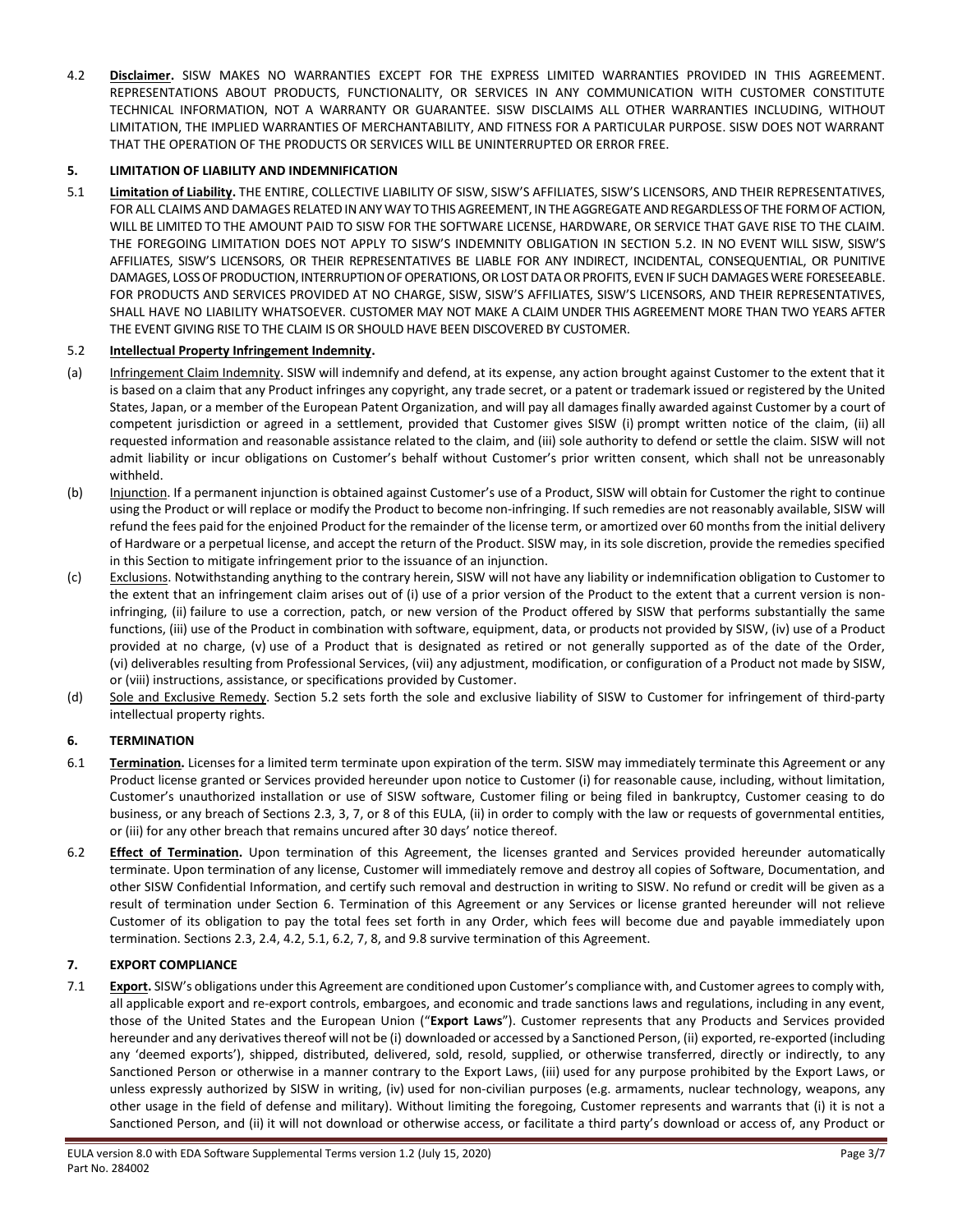Services from a Sanctioned Country. Customer will, at least once per year, review and update its list of users who have access to a Product or Services and confirm that no such user is a Sanctioned Person and that all such users may continue to access Products and Services in compliance with Export Laws. SISW may conduct the necessary Export Laws checks and, upon request, Customer will promptly provide SISW with any necessary information. "**Sanctioned Country**" means a country or territory that is itself the subject or target of any comprehensive trade or economic sanctions (currently Cuba, Iran, North Korea, Syria, and the Crimea region of Ukraine). "**Sanctioned Person**" means any person (i) listed in the Specially Designated Nationals and Blocked Persons List maintained by the U.S. Department of Treasury's Office of Foreign Assets Control or in any Export-Control-Related list of designated persons maintained by the U.S. Department of Commerce, the U.S. Department of State, the United Nations Security Council, the European Union, any Member State of the European Union, or the United Kingdom; (ii) operating, organized, or resident in a Sanctioned Country; (iii) the government of, or acting for or on behalf of the government of, Venezuela, or a Sanctioned Country; or (iv) owned or controlled by one or more such persons.

- 7.2 **Information Disclosure.** If Customer discloses to SISW any information that is (i) Covered Defense Information or Controlled Unclassified Information as defined in U.S. Government regulations or (ii) subject to Export Laws that require controlled data handling, Customer will notify SISW personnel in advance of each instance of disclosure and will use the notification tools and methods specified by SISW.
- 7.3 **Remedies, Indemnification.** In the event that Customer fails to comply with any provision of Sectio[n 7](#page-2-1) or violates any Export Laws in connection with Products or Services, SISW will have the right to take action in accordance with the terms of this Agreement and as required by U.S. law or the applicable law. Further, Customer will indemnify and hold harmless SISW, its affiliates and theirrepresentatives against any claims, damages, fines, and costs (including attorney's fees and expenses) relating in any way to Customer's noncompliance with Section [7](#page-2-1), including Customer's violation or alleged violation of any Export Laws.
- 7.4 **Impediments.** SISW will not be obligated to perform under this Agreement if such performance is prevented by any impediments arising out of national or international foreign trade or customs requirements or any embargoes or other sanctions including, but not limited to, embargoes or other sanctions imposed by the United Nations, the European Union, or the United States.

#### <span id="page-3-0"></span>**8. CONFIDENTIALITY AND DATA PROTECTION**

- 8.1 **Confidential Information.** "**Confidential Information**" means all information disclosed by one party or any of its affiliates to the other party under this Agreement that is marked as confidential or the confidential nature of which is evident to a reasonable person. SISW Confidential Information includes the terms of this Agreement, Products, Services, SISW IP, and any information Customer derives from benchmarking the Products or Services. The receiving party will (i) not disclose Confidential Information, except on a need-to-know basis to its employees, affiliates' employees, consultants, contractors, and financial, tax, and legal advisors; and with respect to the use of Products solely as authorized by the agreed license terms, (ii) use and copy Confidential Information only as required to exercise rights or perform obligations under this Agreement, and (iii) protect Confidential Information from unauthorized use or disclosure. The receiving party (i) will ensure that all its recipients of Confidential Information are bound by confidentiality obligations and use restrictions at least as restrictive as those herein, and (ii) will be liable for compliance with this Section by each of its recipients. SISW and its affiliates may name Customer as a customer on their websites and in customer lists and other marketing materials.
- 8.2 **Exclusions.** The foregoing confidentiality obligations will not apply to any Confidential Information that (i) is or becomes generally available to the public other than as a result of disclosure by the receiving party in violation of this Agreement; (ii) becomes available to the receiving party from a source other than the disclosing party, provided that the receiving party has no reason to believe that such source is itself bound by a legal, contractual, or fiduciary obligation of confidentiality; (iii) was in the receiving party's possession without an obligation of confidentiality prior to receipt from the disclosing party; (iv) is independently developed by the receiving party without the use of, or reference to, the disclosing party's Confidential Information; or (v) is required to be disclosed by a governmental agency or law, so long as the receiving party promptly provides the disclosing party with written notice of the required disclosure, to the extent such notice is permitted by law, and cooperates with the disclosing party to limit the scope of such disclosure.
- 8.3 **Data Protection.** When SISW processes personal data on Customer's behalf in connection with Products or Services, the terms set out at <https://www.plm.automation.siemens.com/global/en/legal/online-terms/general-data-protection.html> are incorporated herein by reference and shall apply to the use of such Product and Services. Customer will indemnify and hold harmless SISW, its affiliates and their representatives from any claims, damages, fines, and costs (including attorney's fees and expenses) relating in any way to Customer's noncompliance with applicable data protection laws.

#### **9. ADDITIONAL TERMS AND CONDITIONS**

- 9.1 **SISW Affiliates.** Companies directly or indirectly owned or controlled by SISW's ultimate parent company may exercise SISW's rights and fulfill SISW's obligations under this Agreement. SISW remains responsible for its obligations hereunder.
- 9.2 **Assignment.** This Agreement will extend to and be binding upon the successors and permitted assigns of the parties. However, this Agreement and the licenses granted hereunder may not be assigned, sublicensed, or otherwise transferred (by operation of law or otherwise) by Customer without the prior written consent of SISW.
- 9.3 **License Rights Applicable to the U.S. Government.** Products and Services are commercial products that were developed exclusively at private expense. If Products or Services are acquired directly or indirectly for use by the U.S. Government, then the parties agree that the Products and Services are considered 'Commercial Items' and 'Commercial Computer Software' or 'Computer Software Documentation', as defined in 48 C.F.R. §2.101 and 48 C.F.R. §252.227-7014(a)(1) and (a)(5), as applicable. Software and Documentation may only be used under the terms and conditions of this Agreement as required by 48 C.F.R. §12.212 and 48 C.F.R. §227.7202. The U.S. Government will only have the rights set forth in this Agreement, which supersedes any conflicting terms or conditions in any government order document, except for provisions which are contrary to applicable mandatory federal laws. SISW will not be required to obtain a security clearance or otherwise be involved in accessing U.S. Government classified information.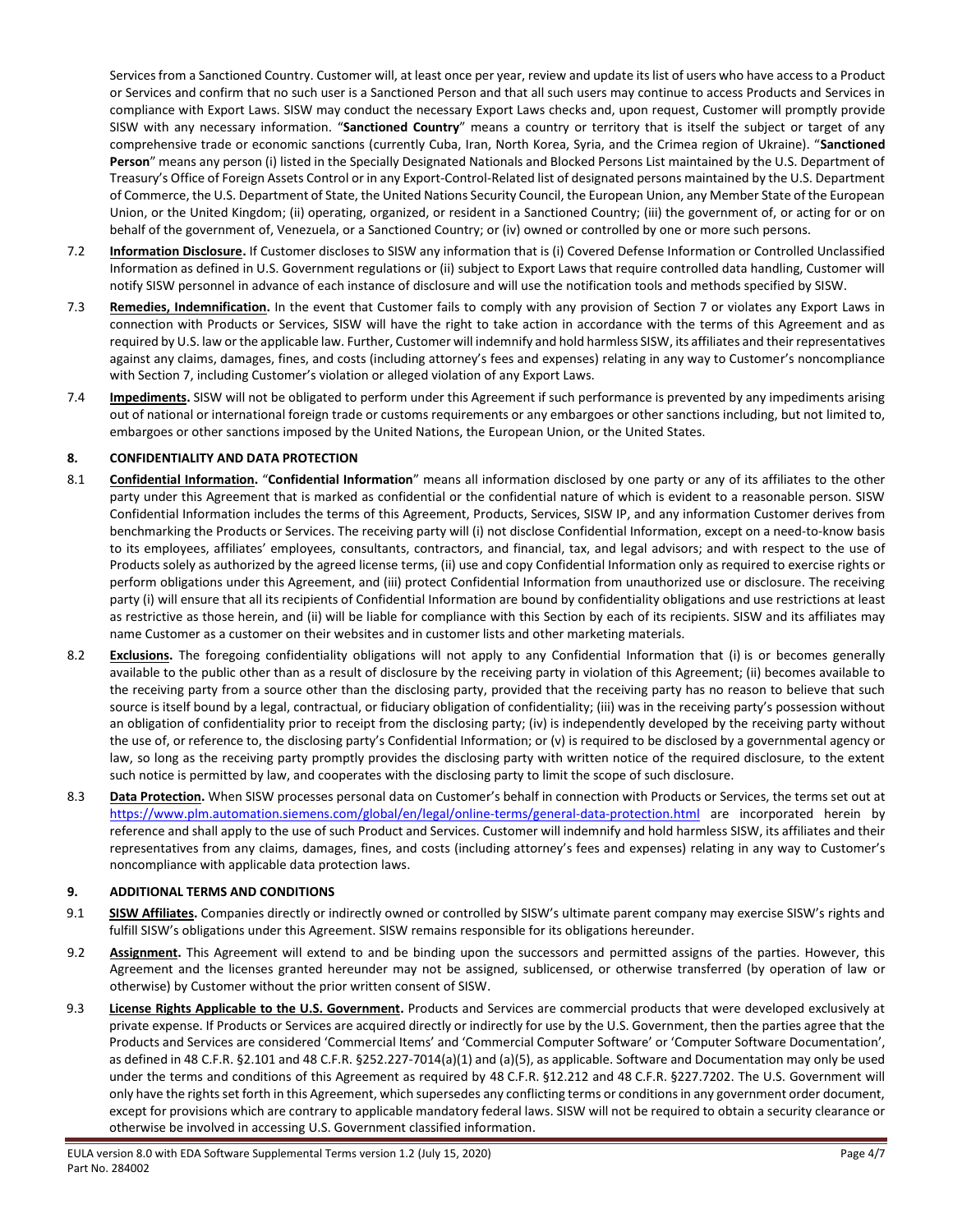- 9.4 **Feedback.** If Customer provides any ideas regarding the Products or Services, including suggestions for changes or enhancements, (collectively "**Feedback**") in the course of using or evaluating the Products or Services, Customer agrees that such Feedback may be used by SISW without condition or restriction.
- 9.5 **Force Majeure.** Neither party will be liable for delay or failure to perform due to any cause beyond its reasonable control, which could not have been prevented by good industry practice, provided the delayed party promptly notifies the other party.
- 9.6 **Notices.** Notices relating to this Agreement will be in writing and sent to the party's address as specified in the applicable Order. A party may change its address for receipt of notice by delivery of written notice to the other party.
- 9.7 **Language.** If SISW provides a translation of the English language version of this Agreement, the English language version of this Agreement will control in the event of any conflict.
- <span id="page-4-0"></span>9.8 **Governing Law and Jurisdiction.** This Agreement shall be subject to the applicable laws set forth in the table below, as set forth therein, without reference to any conflict of laws rules. The United Nations Convention on Contracts for the International Sale of Goods shall not apply to this Agreement. Any dispute arising out of or in connection with this Agreement shall be resolved as set forth in the table below.

| If the SISW entity named<br>on the Order is in:                            | the applicable law shall be:                         | Any dispute arising out of or in connection with this Agreement shall<br>be:                                                                                                                                                   |
|----------------------------------------------------------------------------|------------------------------------------------------|--------------------------------------------------------------------------------------------------------------------------------------------------------------------------------------------------------------------------------|
| a country in North or<br>South America, with the<br>exception of Brazil,   | the laws of the State of<br>Delaware, United States. | subject to the jurisdiction of the courts of the State of Delaware, USA.<br>Each party hereby irrevocably submits itself to the personal jurisdiction<br>of the relevant court of the State of Delaware for any such disputes. |
| Brazil,                                                                    | the laws of Brazil.                                  | subject to the jurisdiction and venue of the Court of Sao Caetano do Sul-<br>SP. Brazil.                                                                                                                                       |
| a country in Asia or<br>Australia/Oceania, with<br>the exception of Japan, | the laws of Hong Kong.                               | finally resolved by binding arbitration in accordance with the Rules of<br>Arbitration of the International Chamber of Commerce ("ICC Rules"). The<br>seat of arbitration shall be Hong Kong.                                  |
| Japan,                                                                     | the laws of Japan.                                   | finally resolved by binding arbitration in accordance with the ICC Rules.<br>The seat of arbitration shall be Hong Kong.                                                                                                       |
| a country not covered by<br>any of the above,                              | the laws of Switzerland.                             | finally resolved by binding arbitration in accordance with the ICC Rules.<br>The seat of arbitration shall be Zurich, Switzerland.                                                                                             |

In the event that a dispute is subject to arbitration as described in the table above, arbitrators shall be appointed in accordance with the ICC Rules, the language used for proceedings shall be English, and orders for the production of documents shall be limited to the documents on which each party specifically relies in its submission. Nothing in this Section shall restrict the right of the parties to seek interim relief intended to preserve the status quo or interim measures in any court of competent jurisdiction. Notwithstanding the foregoing, to the extent permissible under applicable laws and to the extent it would not result in the invalidity or inapplicability of this Section, the parties agree that SISW, at its sole discretion, may bring an action in the courts of the jurisdiction(s) where the Products or Services are being used or Customer has its place of business, (i) to enforce its intellectual property rights or (ii) for the payment of fees related to Products or Services.

- 9.9 **No Waiver; Validity and Enforceability.** The failure to enforce any provision of this Agreement will not be construed as a waiver of such provision. If any provision of this Agreement is held to be invalid, illegal, or unenforceable, the validity, legality, and enforceability of the remaining provisions will not be affected, and such provision will be deemed restated to reflect the original intentions of the parties as nearly as possible in accordance with applicable law.
- 9.10 **Entire Agreement and Order of Precedence.** This Agreement constitutes the full and complete agreement between the parties with respect to the subject matter hereof and supersedes any previous or contemporaneous agreements or communications, whether written or verbal, relating to such subject matter. This Agreement may not be varied other than in writing by manual signatures or electronic signatures of authorized representatives of both parties. In the event of a conflict between this EULA and any Supplemental Terms, the Supplemental Terms prevail. In the event of a conflict between this Agreement and an Order, the Order prevails with respect to the Products or Services ordered thereunder. The terms of any purchase order or similar Customer document are excluded and such terms will not apply to any Order for Products or Services, and will not supplement or modify this Agreement.

# **EDA SOFTWARE SUPPLEMENTAL TERMS**

These EDA Software Supplemental Terms ("**EDA Terms**") amend the End User License Agreement ("**EULA**") between Customer and SISW solely with regard to electronic design automation Software, including without limitation any Products identified on the Order as EDA, ("**EDA Software**"). These EDA Terms together with the EULA and other applicable Supplemental Terms form the agreement between the parties ("**Agreement**").

**1. DEFINITIONS**. Capitalized terms used herein have the meaning as defined in the EULA. The following additional definitions apply to these EDA Terms:

"**Authorized Agents**" means individuals, excluding EDA Competitor personnel, who are working on Customer's premises and require access to EDA Software in support of Customer's internal business as contractors.

"**Authorized Users**" means Customer's employees and Authorized Agents. For licenses granted for a Territory that includes more than one Site, this also includes employees and Authorized Agents of Customer Subsidiaries.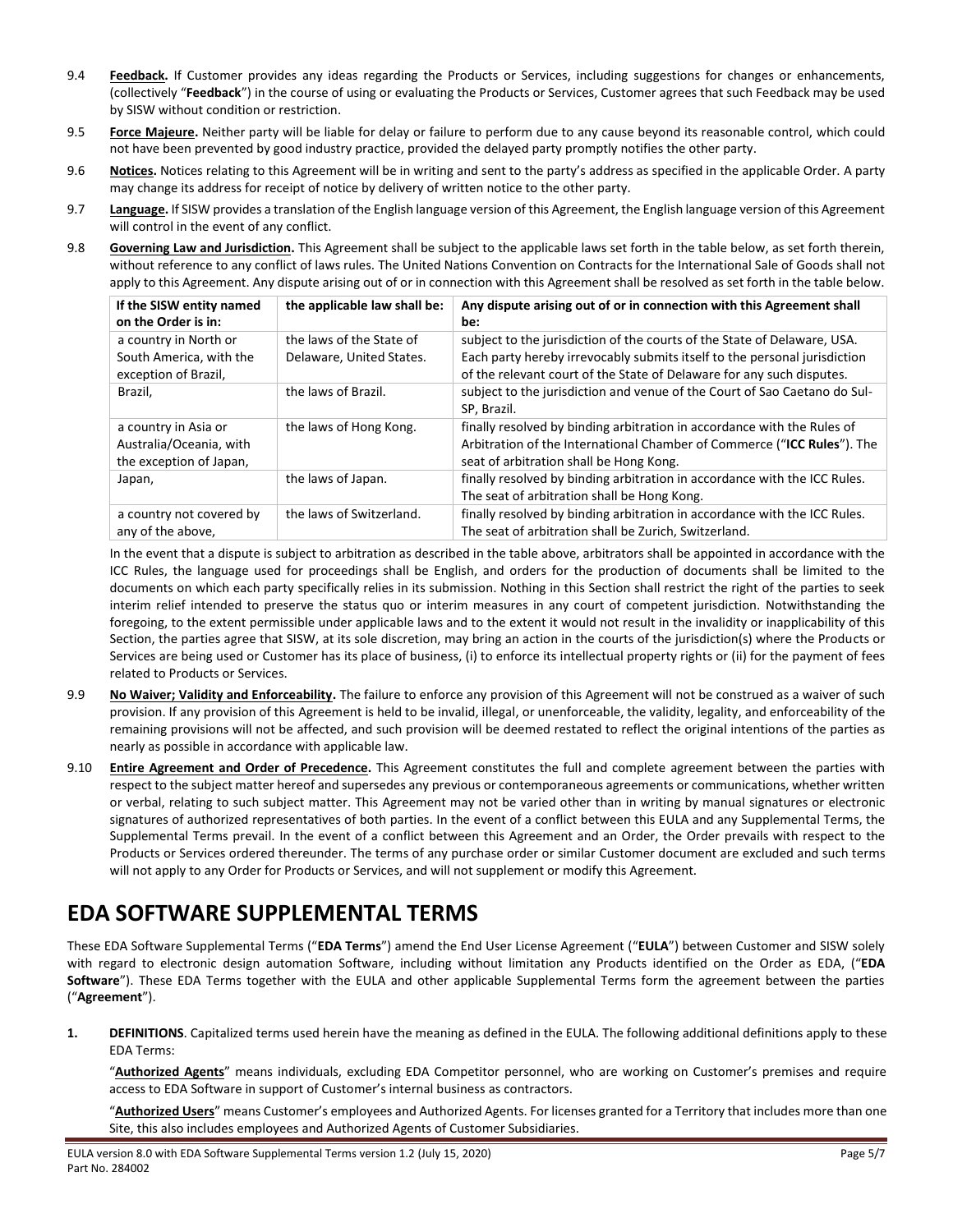"**Customer Subsidiaries**" means entities, excluding EDA Competitors, controlled by Customer. For purposes of this definition 'control' means the direct or indirect ownership of more than 50% of the voting securities of an entity.

"**EDA Competitor**" means any individual or entity that is in the business of developing, marketing, or providing electronic design automation solutions including but not limited to applications software, intellectual property and embedded products, or associated consulting or support services.

"**Site**" means a single physical Customer location where EDA Software is permitted to be used by Authorized Users. Provided that an Authorized User's official and customary place of work is a licensed Site, occasional use of EDA Software by such user from locations other than that Site (e.g., use from that user's residence, an airport, a hotel, etc.) shall be regarded as use on the Site and in compliance with the Site restriction.

"**Territory**" means the Site(s) or geographic area specified in the Order where Customer is licensed to install and use EDA Software. If not specified in the Order nor elsewhere in the Agreement, the Territory shall be the Site at which EDA Software is installed.

- **2. LICENSE TYPES**. The following license types may be offered with respect to individual EDA Software products. Additional license types may be specified with respect to certain products as set forth in an Order. Each license may be used only by Authorized Users in the Territory and for the term specified in the Order. Separate installations must be maintained for EDA Software licensed with different Territory specifications.
- 2.1 "**Backup**" license means a license granted solely to support redundancy on Customer's backup or failsafe installations.
- 2.2 "**Floating**" license means a license that at any given moment is limited to the maximum number of Authorized Users indicated on the Order. Unless specified otherwise in the Order, such license is limited to a single session by a single Authorized User at a time.
- 2.3 "**Node-Locked**" license means a license that is restricted to a single workstation at the Site authorized in the Order and limited to a single session by a single Authorized User at a time. Node-Locked licenses may include a hardware lock device or dongle to manage this restriction. Hardware lock devices or dongles are freely transportable to another workstation within the Territory without issuing a new license file.
- 2.4 "**Perpetual**" or "**Extended**" license means a license that extends indefinitely. Perpetual licenses do not include Maintenance Services.
- 2.5 "**Subscription**" or "**Term**" license means a license for a limited term as identified in an Order. Unless provided otherwise in the Order, Maintenance Services are included in the **Subscription** license fee.
- 2.6 "**Test/QA**" license means a license granted solely for the support of ongoing installation customization, support and testing, and may not be used in a production environment or for any other purpose.

#### **3. ADDITIONAL RIGHTS AND RESTRICTIONS**

- 3.1 **Orders by Customer Subsidiaries and Third Party Payers; Responsibility for Payment**. Any Customer Subsidiary may enter into an Order under the Agreement for its own internal use provided the Agreement is referenced in the applicable Order. Customer agrees to fulfill the obligations of any such Customer Subsidiary in the event of default. If Customer appoints a third party to place purchase orders and/or make payments on Customer's behalf, Customer shall be liable for payment in the event of default by such third party.
- 3.2 **Taxes**. Notwithstanding anything to the contrary in the EULA, Customer will make all payments free and clear of, and without reduction for, any withholding or other taxes. Any such taxes imposed on payments hereunder will be Customer's sole responsibility.
- 3.3 **Additional Use Restrictions**. Use of licenses for specific EDA Software may be restricted to a certain compute power (e.g., number of cores used to process a job) and several licenses may be combined to utilize the compute power of each license for use by one or more Authorized User(s). These restrictions are specified in the Documentation.

#### <span id="page-5-0"></span>3.4 **Beta Code**.

- (a) Portions or all of certain EDA Software may contain code for experimental testing and evaluation (which may be either alpha or beta, collectively "**Beta Code**"), which may not be used without SISW's explicit authorization. Upon SISW's authorization, SISW grants to Customer a temporary, nontransferable, nonexclusive license for experimental use to test and evaluate the Beta Code without charge for a limited period of time specified by SISW. SISW may choose, at its sole discretion, not to release the Beta Code commercially in any form.
- (b) If SISW authorizes Customer to use the Beta Code, Customer agrees to evaluate and test the Beta Code without compensation under normal conditions as directed by SISW and provide SISW with feedback.
- <span id="page-5-1"></span>(c) Customer agrees to maintain Beta Code in confidence and shall restrict access to the Beta Code, including the methods and concepts utilized therein, solely to those employees and Customer location(s) authorized by SISW to perform beta testing. Customer agrees that any written evaluations and all inventions, product improvements, modifications, or developments that SISW conceived or made during or subsequent to Customer's evaluation of the Beta Code, including those based partly or wholly on Customer's feedback, will be the exclusive property of SISW. SISW will have exclusive rights, title, and interest in all such property. The provisions of this Sectio[n 3.4](#page-5-0)[\(c\)](#page-5-1) shall survive termination of the Agreement.
- 3.5 **Use and Protection of Proprietary Files**. Log files, data files, rule files, and script files generated by or for EDA Software (collectively "**Files**"), including without limitation files containing Standard Verification Rule Format ("**SVRF**") and Tcl Verification Format ("**TVF**") which are SISW's trade secret and proprietary languages for expressing process rules, constitute or include confidential information of SISW. Customer may share Files with third parties, excluding EDA Competitors, provided that the confidentiality of such Files is protected by written agreement at least as well as Customer protects other information of a similar nature or importance, but in any case with at least reasonable care. Customer may use Files containing SVRF or TVF only with EDA Software. Under no circumstances shall Customer use EDA